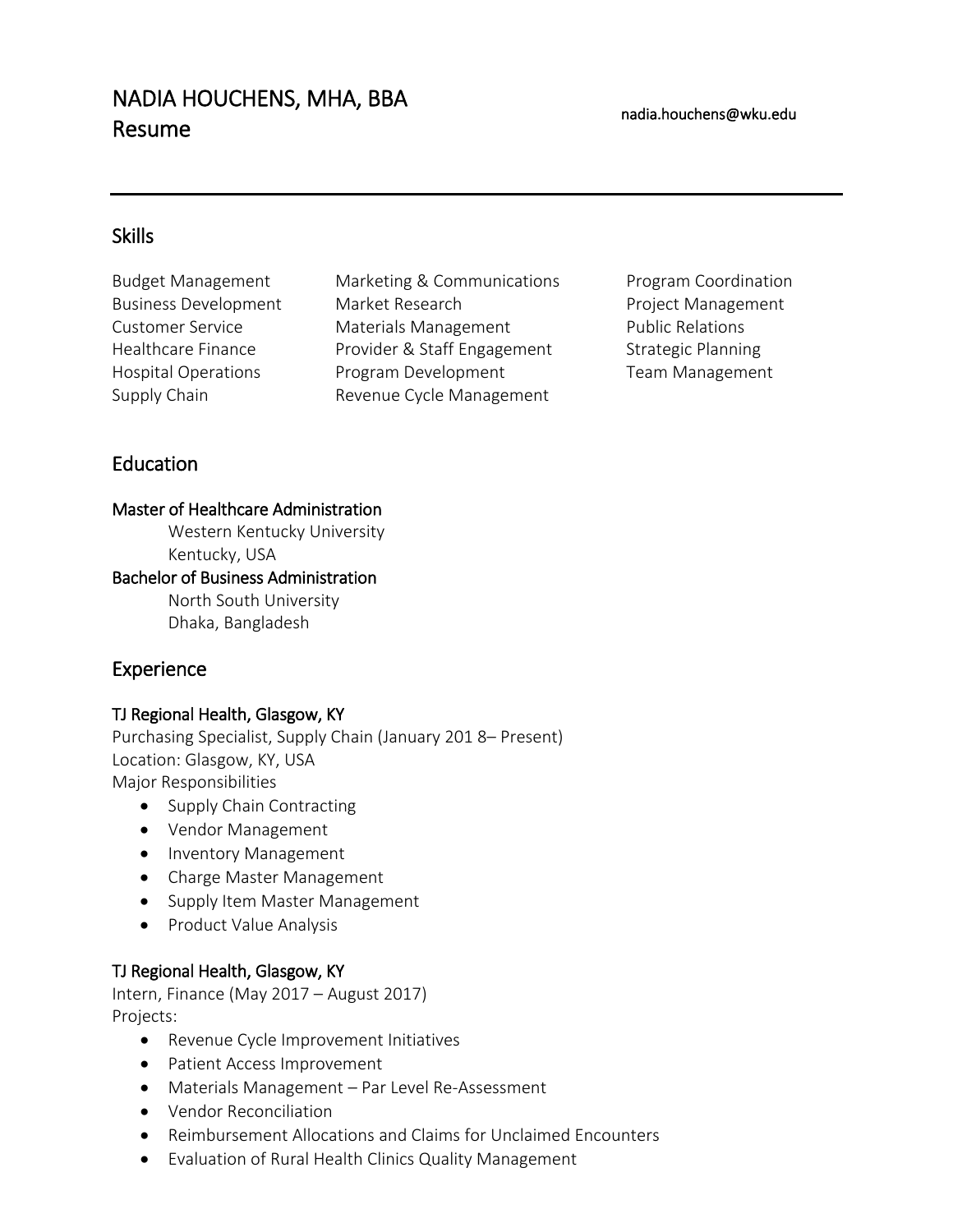# Western Kentucky University, Bowling Green, KY

Graduate Assistant/Program Assistant (January 2016 – August 2017) Department of Public Health College of Health and Human Sciences Major Responsibilities:

Revise and develop the residential and online Healthcare Administration program

- Coordinate and operate the Online Healthcare Administration Program
- Assist students with advising and course planning
- Facilitate online lessons

#### Professional Affiliations

- Guest Lecturer for Health Systems Management, Western Kentucky University (Lecture Topic: Finance, Marketing, Strategy & Supply Chain Management)
- President, Student Healthcare Association, Western Kentucky University
- Editor-in-Chief, Healthcare Newsletter, Western Kentucky University
- Student Associate Member, American College of Healthcare Executives
- **•** Student Member, National Association of Health Services Executives
- WKU Team Leader, 31<sup>st</sup> Everett V. Fox Student Case Competition (Semifinalist)
- **•** Student Member, Kentucky Hospital Association
- Member, CAHME Accreditation Material Development Team, Western Kentucky University
- International Orientation Leader, International Enrollment Management of Western Kentucky University
- Student Ambassador for Navitas, Western Kentucky University
- Founding General Secretary of Bangladesh Students' Association at Western Kentucky University
- Member, Alumni Association, North South University, Bangladesh

#### Awards

- MHA Award for Excellence in Leadership, College of Health and Human Services, Western Kentucky University
- Officer of the Year Award, Student Healthcare Association, Western Kentucky University

## OTHER EXPERIENCES

#### Intergraphic Limited

Location: Dhaka, Bangladesh Position: Business Development Manager (February 2014 – December 2014) Major Responsibilities:

- Identified and developed business opportunities for the Company
- Performed market analysis and deliver accurate business reports
- Maintained public relations with existing customers

## Bitopi Advertising Ltd. – A Leo Burnett Affiliate

Location: Dhaka, Bangladesh Position: Group Account Manager, Client Services (From: May 2013 – January 2014) Major Responsibilities: